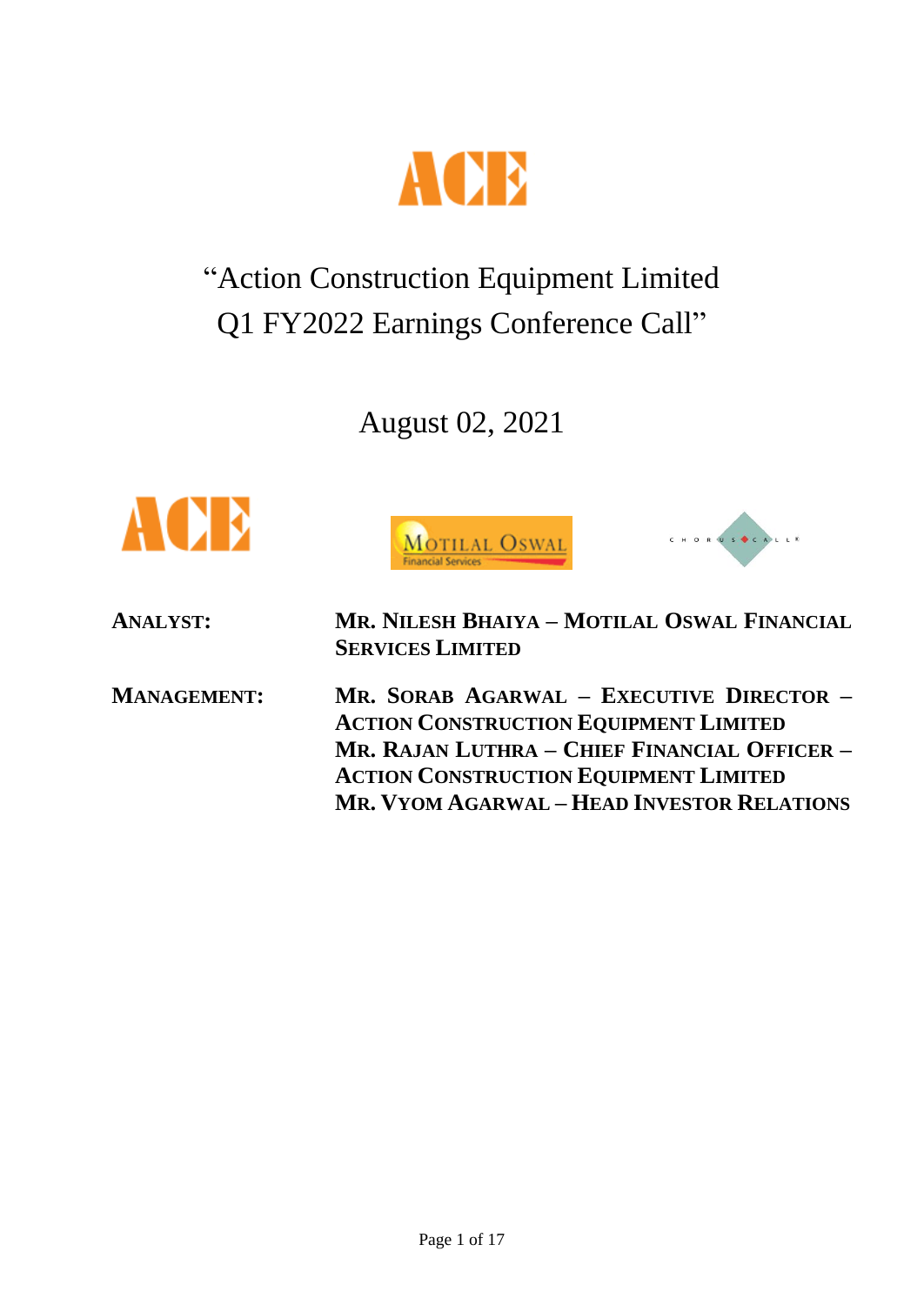

- **Moderator**: Ladies and gentlemen, good day and welcome to the Action Construction Equipment Limited Q1 FY2022 Earnings Conference Call hosted by Motilal Oswal Financial Services Limited. As a reminder, all participant lines will be in the listen-only mode and there will be an opportunity for you to ask questions after the presentation concludes. Should you need assistance during the conference, please signal an operator by pressing "\*" and then "0" on your touchtone telephone. Please note that this conference is being recorded. I now hand the conference over to Mr. Nilesh Bhaiya from Motilal Oswal. Thank you and over to you Sir!
- **Nilesh Bhaiya:** Thank you Inba. Welcome everyone to the Q1 FY2022 earnings conference call of Action Construction Equipment Limited. Representing the management, we have Mr Sorab Agarwal, Executive Director, Mr Rajan Luthra the CFO and Mr Vyom Agarwal, the Head IR. May I request the management for the opening remarks on the latest quarter financials, post which we will open the forum for question and answers. Over to you Sir!
- **Sorab Agarwal:** Good afternoon. I am Sorab Agarwal this side. Welcome everyone to this earnings conference call for discussing the results for this quarter ended June 30, 2021. I do hope that you and your loved ones are keeping safe and getting vaccinated. We at ACE have facilitated vaccination of all our employees and dealer personal to ensure safety against the pandemic.

On behalf of ACE, I would like to express our gratitude to all the frontline workers who have stood up against adversities to help keep others safe. I would also like to thank every member of the ACE family for their relentless commitment and dedication in these difficult and trying times. Along with me in today's earnings concall, we have our CFO, Mr. Rajan Luthra and our head of Investor Relations Mr. Vyom Agarwal.

I hope that all of you have had the opportunity to look at the company's financial statements and the earnings presentation, which has been circulated and uploaded at the stock exchanges. We started the financial year on the back of a strong momentum generated in the second half of last year. Consumer sentiments were improving and the economy was on the path to recovery; however, in April 2021, COVID stuck again with a more virulent and deadlier form in the second wave. The spread of infections was much faster this time with significantly higher fatalities recorded. The case of transmission put pressure on the healthcare system across the country.

] Unlike the national lockdown announced last year this time around we witnessed regional local lockdowns in order to curtail the rising infections and as you are aware, historically the Q1 is seasonally lower for our sector and top of that it was further impacted due to COVID-19 so accordingly sales in April started slowing down considerably and the month of May was severely impacted both for sales as well as from supply chain point of view since the last part of the country was under localized lockdowns.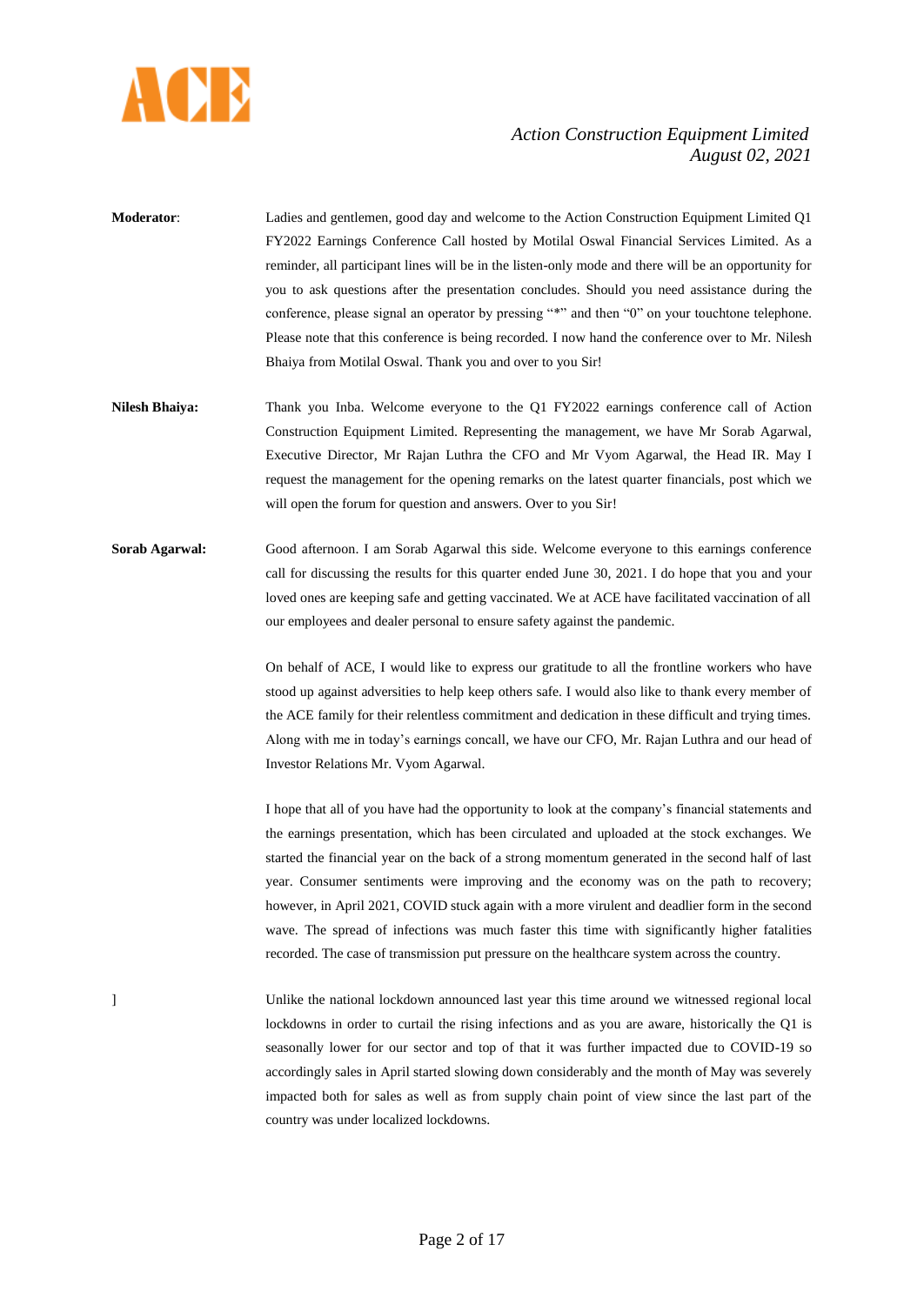

This time the virus spread into the rural hinterlands notwithstanding this. Rural continues to remain virulent with a decent start to the monsoon. Urban markets that showed signs of recovery in the last year were also impacted severely, but as the restrictions lifted progressively in the month of June the demand scenario started to bounce back again. Recovery in the month of June led us to post a decent set of numbers even in adversity. Our numbers are not only better than Q1 of last year but also reasonably better than Q2 that is September 2020 in terms of both topline and bottomline.

To brief you on the Q1 of FY2022 the operational revenues grew by 213% on a year-on-year basis to Rs.324 Crores with an EBITDA margin of 10.1%. The EBITDA during the quarter increased to Rs.32.6 Crores in comparison to Rs.2.4 Crores on a yearly basis. The PBT and net profit grew to Rs.26.24 Crores and Rs.19.31 Crores against a small loss of Rs.4.3 Crores and Rs.4.22 Crores, during the same period last year.

Our current PBT and PAT margins stand at 8.2% and 6% respectively. It is important to note that despite the headwinds, the company achieved its highest EBITDA and PAT margins both in absolute and percentage terms for the Q1 ever due to sustained focus on cost efficiencies and better product mix.

On the operational side exports sales witnessed a growth of 47% quarter-on-quarter and a 260% on a year-on-year basis contributing to 9% of our overall revenue for the quarter. In the crane segment, we reiterated our dominant market leadership position with a year-on-year revenue growth of 346% to Rs.223 Crores with a margin of 11.2%. In construction equipment segment we clocked sales of Rs.37 Crores, registering a year-on-year growth of 104%.

In material handling segment there has been a 330% growth in revenue on a year-on-year basis to Rs.33 Crores while maintaining an EBIT margin of 11.6%. In the agri segment too the company recorded revenue of Rs.30 Crores, which is close to 16% growth on year-on-year basis. In the quarter gone by, we upgraded our cranes and construction equipment to BSIV CEV norms thereby increasing the fuel efficiencies and environmental friendliness of our machines. This shift towards CEV stage IV regime will further help us in opening additional international markets over the years to come.

The second wave of COVID has brought into focus the unpredictable times we live in. It tested the resilience of our business, flexibility of our operations and depth of our financial year strength. Our three growth fundamentals right product, right price, and right aftersales and service support have helped us remain close to our customers. Our customer oriented approach and deep penetration helped us to navigate the crisis well and come out stronger.

Today our supply chain has become more agile and resilient. We have debottlenecked our production lines, made them more flexible to quickly adapt to the changing requirements should there be a surge in demand. Steel which is our biggest input material remained volatile and at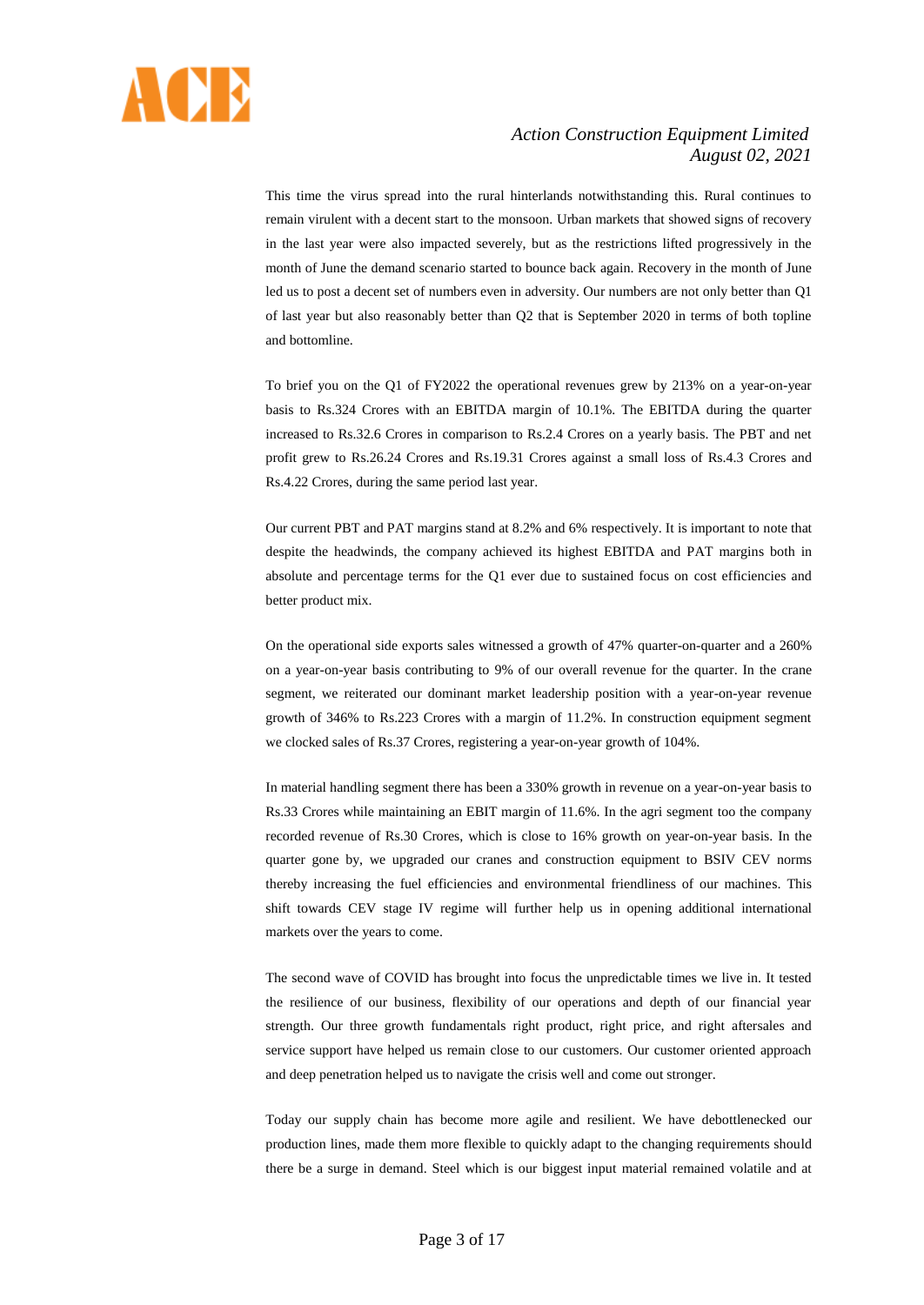

elevated levels with further increase in prices during the last quarter and we continue to look for all levers like savings judicious and calibrated pricing whilst maintaining right growth equation to protection our business model.

Our focus remains on driving volume led competitive growths with right balance on pricing. We will continue to dynamically manage our EBITDA margins broadly in the existing range owing to carnage cost by steel prices and the inflationary pressures. The macro picture suggests that India has taken the second COVID way in its stride. Looking at the resilience and the spirit of our country the economic activity has returned by mid July.

We feel that business should start to normalize in the Q2 and we are looking forward to at least a 15% to 20% growth in business revenue in the current year, which is a slight upgrade from 10% to 15% we had conveyed earlier with sustained EBITDA margins. We are very hopeful that the crane and CE market will further bounce back meaningfully post August 2021 on account of receiving monsoons and our reasonably sure that the short term turbulence is already behind us.

We are confident about the medium to long term prospects of the company. We are expecting a growth of 15% in the crane segment for the current year and a 25% growth across our other three business segments that are construction equipment, metal handling and agri. We hope that we are in a position to revise these projections by the end of Q2, which will predominately depend upon the progress of the current and future COVID waves across the country.

With this I would like to open the call for question and answer sessions. Thank you.

**Moderator:** Thank you very much Sir. Ladies and gentlemen, we will now begin the question and answer session. Ladies and gentleman, we will wait for a moment while the question queue assembles. Our first question is from the line of Raj Mehta from Raj Mehta & Associates. Please go ahead.

- **Raj Mehta:** Congratulations for the very good set of numbers. Sir in the last quarter if you remember I asked the question with respect to your exports. Last year export was around 6% and now it went up to 9% in this quarter? You gave us the target to reach 8% for the entire year and internally you are also aiming to get at 15% to 20% so what was that trigger that allowed you to grow your export order? Was that the new product which you launched few months back especially for export market picked up?
- **Sorab Agarwal:** I think it was a combination of two things. Definitely, the new products have now been floated in the market and sales have started happening and apart from that there was an order special order we received from Bangladesh for export of certain type of cranes, which immediately perked it up, but we are very confident that on a whole year basis we should be able to attain a 7% to 8% or maybe a little more that that with respect to export contributing to our revenue.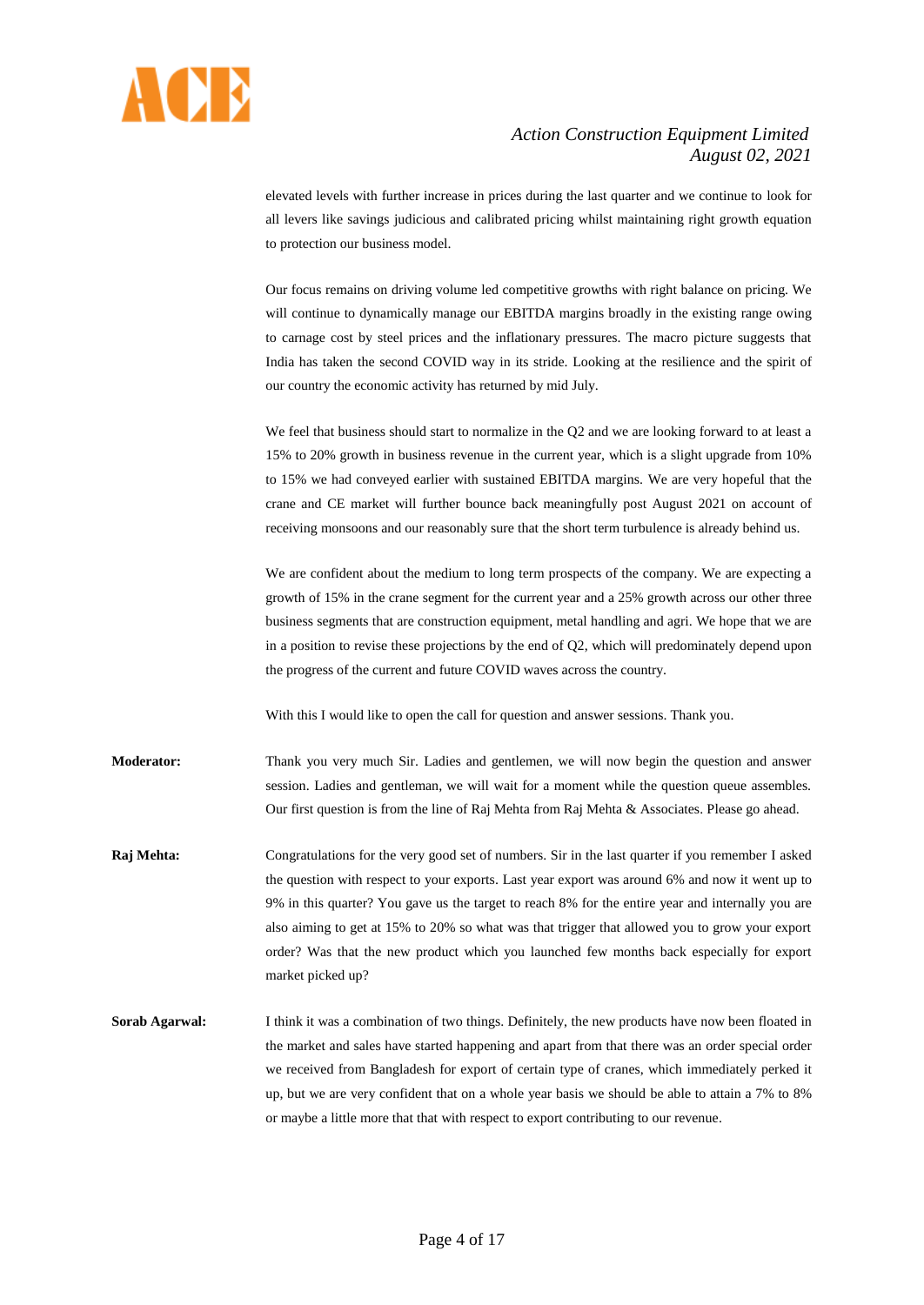

- **Raj Mehta:** Sir but followup on that is that your margins tend to be higher on export compared to domestic and you mentioned in your presentation that you achieved highest ever Q1 EBITDA and PAT margin so when I compare your segment results you have achieved around 11% to 11.5% in your cranes and MHE segment and on CE it was roughly around 5% and agri roughly around 7% and overall you did a margin of 10% so then how is that that highest ever? Is it what I am missing here is that it is for the Q1 or because your last quarter was around 12.32%? Your margin was 12.32% it got degrew and it came back to 10% so what is that I am missing? You said that it is the highest ever EBITDA margin?
- **Sorab Agarwal:** Highest ever EBITDA margin for our Q1 results so in terms of percentage our EBITDA margin above 10% and our PBT margin of around 8.2% is the highest ever margins we have done for Q1 results in terms of percentage and also in terms of the quantum so we have never ever before done a Rs.32.6 Crores in EBITDA profitability ever and similarly in PBT. This is our best ever.
- **Raj Mehta:** You are giving a guidance of maintaining this 12% which was there last year to be maintained in current year also on an overall basis?
- **Sorab Agarwal:** We are trying our level best and I think it can be anywhere between 11% and 12% because steel prices and commodity and inflationary pressures are playing havoc. We are definitely trying to neutralize them wherever possible even by price increases. Even in the end of June we have done a substantial price increase. So the first came in October, then it came January, then in April because of steel but especially because of BSIV transition and again we have done a price increase in June so we are trying to set it off but steel prices are unabated and they are still about Rs.65 Crores with respect to HR. Let us hope. If the steel prices sustain at current levels then definitely doing between let us say 11% to 12% should be possible, if this continues to increase further because we have really increased our prices for products in the last six to eight months. We are already on top.
- **Raj Mehta:** Last quarter also you told that you will give? You are just not increasing because the consumer sentiment was not good at that time so you increased at the end of June?
- **Sorab Agarwal:** The prices have come to such a level that we did face a resistance in the month of July from the customers because they are significantly increased. We have had three to four meaningful price increases in the last eight to nine months. We are on track to do an 11% to 11.5% for sure and yes if steel prices do not play spoil sport we can be touching 12% or more than that. That time will tell.
- **Raj Mehta:** Sir I would like to appreciate the guidance you gave in the last concall where you said you will degrow by 40% to 50% and you exactly delivered on that so my second question is with respect to your thinking to raise equity of Rs.175 Crores so can you mention the reason for the same? Have you been talking because you have been talking to various investors like Malabar Funds so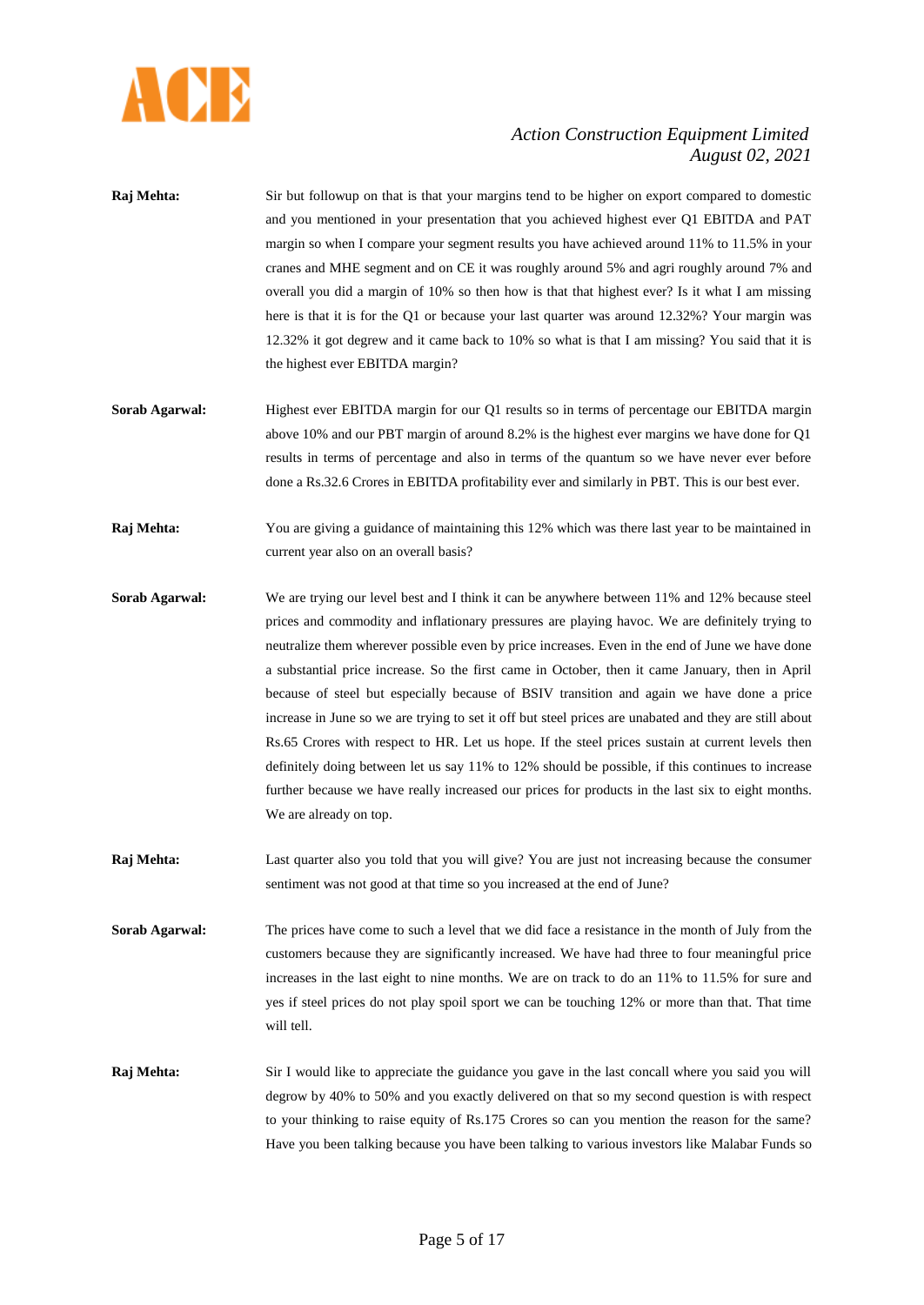

is that they want to invest into company and they do not want to buy from open market and they are requesting you to do QIP?

- **Sorab Agarwal:** No it is not with respect to any particular funds. Our intention for raising funds from the market is very clear that we want to cut down on the process of filling, time and whatever is required to raise funds and be ready to hit the market anytime over the next six months to one year because we keep on getting on opportunities for inorganic growth and also to safeguard ourselves a little against the volatility which comes because of COVID and raise some funds for general corporate purposes so keeping that in mind because our AGM was due to be held in early September so we have gone for this approvals and we shall be exercising this at an opportune time over the next one year whenever we feel that the price and the opportunity to use the money for growth is right so accordingly we will and it is not dependant on any particular fund that is why we are doing a QIP.
- **Raj Mehta:** Sir one small question since you have always very good on corporate governance so I would always request you that whatever meetings you do with various investors, which you often publish in BSE and NSE if you can possible can record those meetings or phone calls and provide the link into it so that retail investor like me can understand your business more deeply because you do not publish insensitive information to them so it will be much more transparent with your minority shareholders also so if you can take as a recommendation.
- **Sorab Agarwal:** I am sure Luthra Sir is taking note of what your input is and Luthra Sir if the guidelines or the regulations allow us we can do it.
- **Raj Mehta:** Sir last question if I can squeeze in Sir your current capacity utilization if you can provide in all the four things?
- **Sorab Agarwal:** Obviously, we have been grossly underutilized in the last quarter. So currently with respect to cranes, we are working in the last quarter especially in the month of June we are working at about 45% to 50%, construction equipment about 30%, metal handling 70% to 75% and agriculture about 35% to 40% utilization.
- **Raj Mehta:** Sir the same utilization is Q4 also and in material handling and equipments because you gave guidance in Q4 that you might degrew almost by 150% of your capacity also, but you are almost the same in material and agri? So would that not change the outlook?
- **Sorab Agarwal:** The equipment is primarily forklift and warehousing equipment and for some good reason we did not see a dip there because I would say the broader economy or the logistic parks was still continuing to work in the country and rather if there is a shortage of labor so mechanization increase so I think that is the reason we really did not degrew in our material handling business.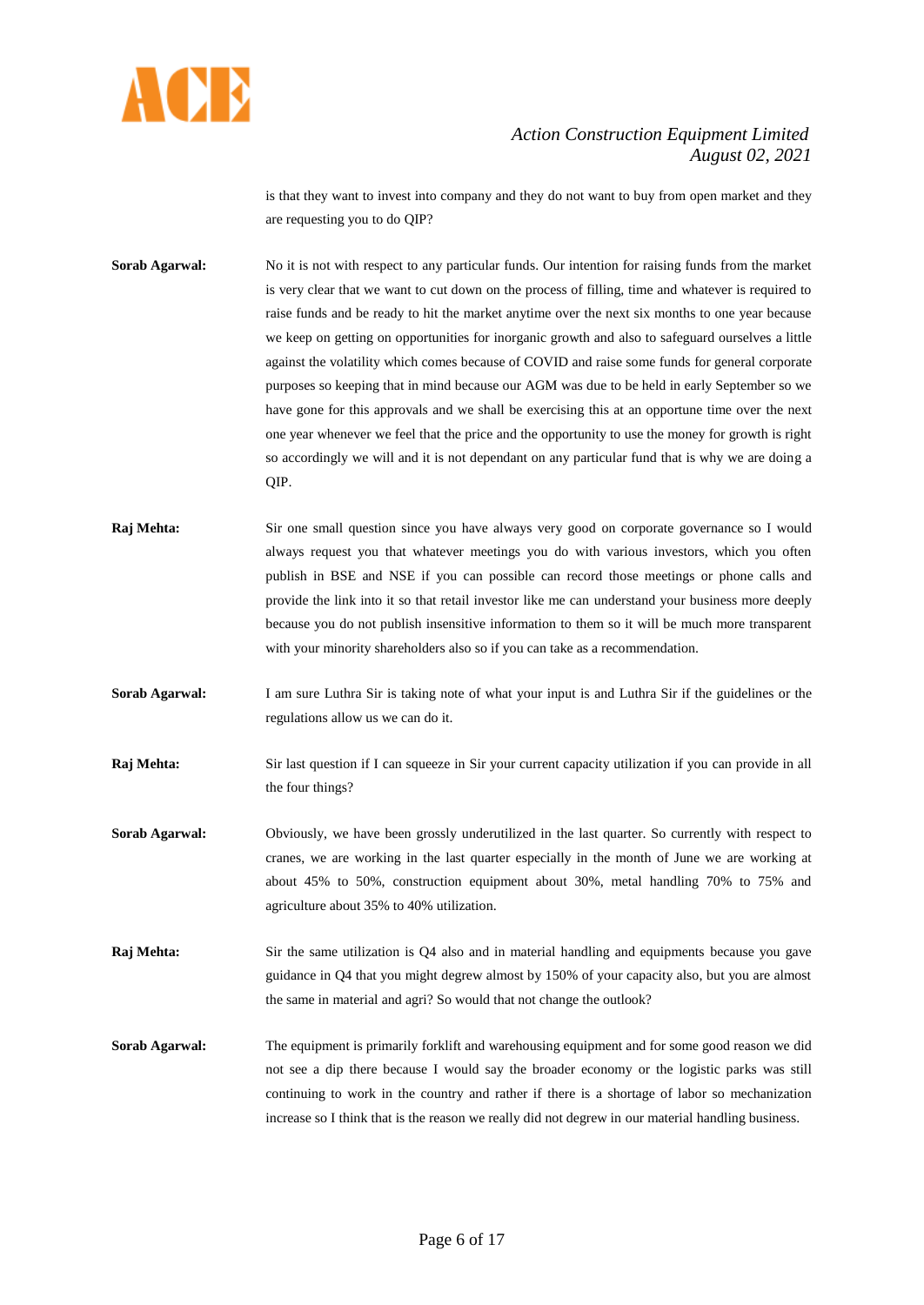

**Moderator:** Thank you. We will take the question from the line of Sanjay Satpathy from Merrill Lynch. Please go ahead.

**Sanjay Satpathy:** Sir thank you for taking my question and congratulations on second for a good set of O1 because after Q4 result, we felt that **(inaudible) 17:09** without the outlook. What I want to know that compared to the kind of guidance that you had given at the end of Q4, are you in a position to increase guidance now and second thing is that you are obviously present in several segments and I clearly see you doing much better in the material handling segment? Is there any particular reason which you can ascribe there?

**Sorab Agarwal:** To answer the first part of your question, earlier we are giving of about 10% to 15% growth in revenue and maintain EBITDA margins close to I think between 11% and 12%. A) I can say that still it is a little too early because we are in the middle of monsoons and unfortunately half of the country is flooded. Flooded well is there is excess water and especially all the infra site and construction and this part of the activity nearly comes to a standstill, but still we feel that we should be able to grow 15% to 20% within this year. It can be faster than that but the exact guidance, I think middle end of September would be the right thing or August end when the monsoons have receded and we can get a much clearer picture. I would say currently it would stand at 15% to 20% for the current year and EBITDA margins anywhere between 11% and 12% and if you talk of segment wise, I think we should be looking at a 15% growth in cranes followed by a 25% growth in all three other segments whether it is metal handling, construction equipment or agriculture segment of ours. With respect to MHE, material handling I think the business over the years last 12 to 13 years has matured enough that now it has become self sustaining and our philosophy of right product, right price and right service, which is what a customer wants has played out very well and I feel that it shall continue to grow with all our efforts and the maturity that has been built up in the business in the 10 to 12 years ever its inception of this line for us. So that is the thing why it is growing and it will continue to grow rather we are continuing to increase our market share here and there in bits and pieces in this business.

**Sanjay Satpathy:** If I can just ask last question you have announced this fund raising of Rs.175 Crores but you are still not clear exactly what will be the utilization and also couple of months back promoters had some shares to certain funds so we have not been able to kind of understand what really is the driving factor for this decision?

**Sorab Agarwal:** Like I said and I will be very frank with you, we are very clear of the utilization. It is just that it has not been conveyed in that fashion. Primarily, these funds are going to be used for some inorganic growth opportunities, which we are already seeing and obviously, we will raise funds depending on the opportunity how it fructifies in future and may be some Rs.40 Crores to Rs.50 Crores here and there for general corporate purposes or to retire the debt that is our aim.

**Sanjay Satpathy:** Thanks a lot Sir.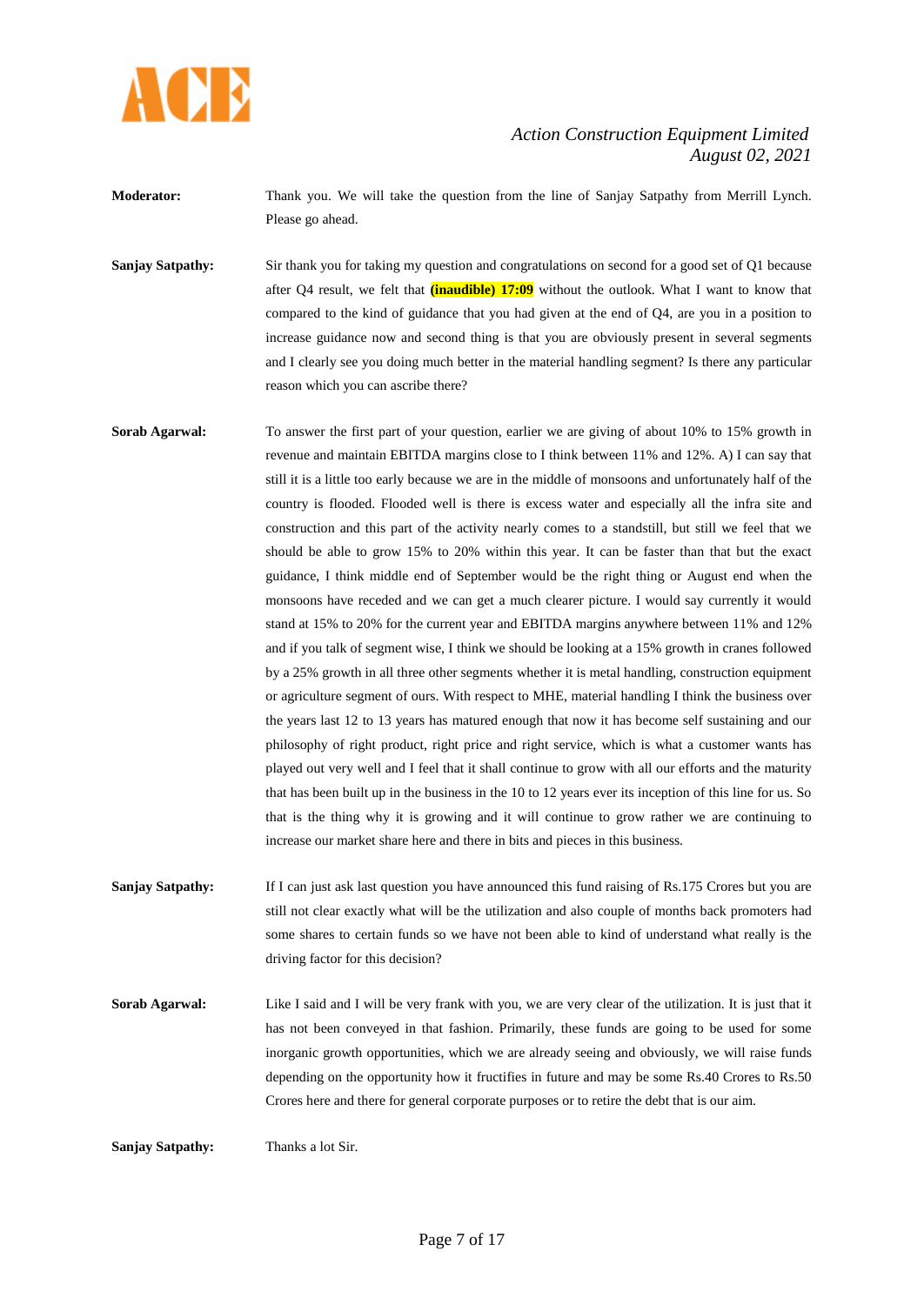

**Moderator:** Thank you. Our next question is from the line of Naga Raja Rao from Sun Corporate Financial. Please go ahead.

**Naga Raja Rao:** Good afternoon Mr Agarwal and again I congratulate you on another good quarter. These days wherever we go in India we see your equipment and especially cranes and construction equipment of course material handling and agri are interior so we cannot see them? I just want to understand now you are not only in construction but you are into material handling and agri equipment is there any plan to change the name of the company to reflect overall business of the company than construction alone number one? Number two at the moment you are only in Haryana any plans to go? I know you told that you have less capacity at the present location, but still any other plans to go pan India into let us say South or somewhere? Thank you.

**Sorab Agarwal:** With respect to name change to be very frank with you we have really not thought about it. Yes we are called Action Construction Equipment so that more reflects on crane construction equipment and to some extent I would say MHE can be included in it but yes construction equipment is not synonymous with agriculture but in any case as a company we have principally decided that we will subsidiarize our agri business and take into a subsidiary. Already we are starting to think on that to bring in more focus in that business and to capture onto the growth potential of that business. With respect to expanding to our manufacturing or set up to other parts we already have capacities in place and forever revenue we have been doing nearly double of that we can attain from the capacities. So as of now there is no such plan in the mind but I am sure that when further the capacity expansion needs to happen we would definitely be looking at Central India or South India to save on the logistics cost.

**Naga Raja Rao:** Thank you.

**Moderator:** Thank you. We will take the next question from the line of Nilesh Bhaiya from Motilal Oswal Financial Services Limited. Please go ahead.

**Nilesh Bhaiya:** Thanks. I have couple of questions. The first question is about the gross margins? I think you mentioned in your opening remarks or one of the answer to one of the participants that steel prices and all these commodities are moving here and there, so I just wanted to understand that when you are discussing with your clients what is the response from the clients that are we able to pass on the input cost pressure to them or they are also reluctant to take equipments as of now? How are you looking at the ground level situation as of now?

**Sorab Agarwal:** Obviously, whenever there is a price increase there is reluctance so even when we buy steel and whether it is Essar Steel which is now I think ArcelorMittal or Tata Steel or Steel Authority of India, we also offer a lot of resistance, when they increase prices abruptly and because steel is one of our main input material and more or less most of the commodities and similar things have gone up in costing so our customers also do show a lot of resistance with price increase and like I mentioned earlier in October and November we increased, in January, then April and again at the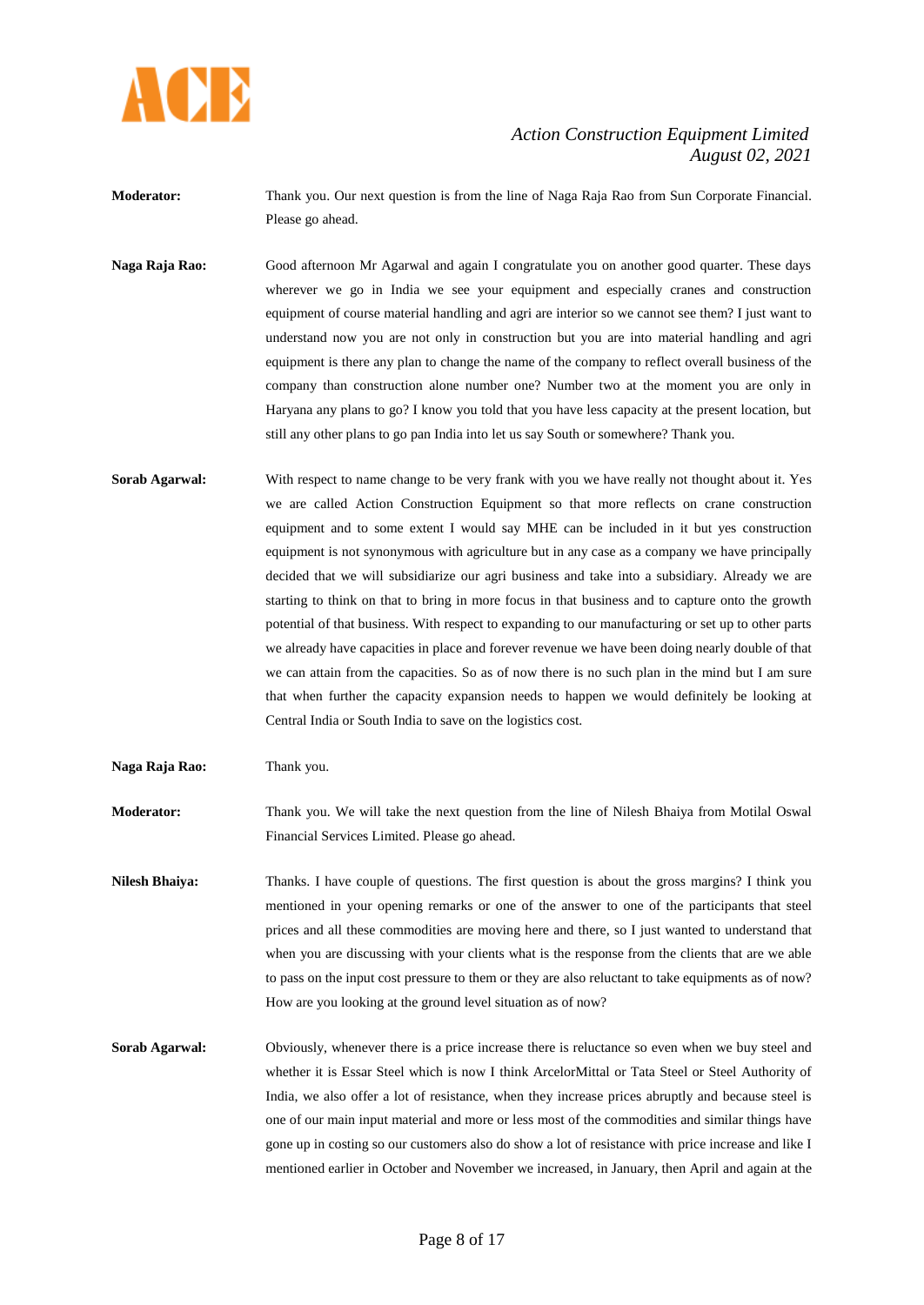

end of June we had to increase and the price increase has been substantial. Anyway between 20% and 30% now depending on models also putting in the BSIV factor, which is substantial so after the last price increase yes we have seen a lot of resistance and luckily for the customers I would say that because July comparatively is a leaner month due to excessive monsoons generally in most of the years, so they also get a breathing time, we also get a breathing time with respect to price to settle in because we have asked for a price increase and obviously they also know that their requirement is actually going to be there more or less in August or September so the instance and the negotiation in July were very hectic. Customers are not liking it, but all of them understand that it is because of steel and so they understand it but they are not willing to except it, but eventually they accept it so I am very sure it has already started happening in July in the second half of July and in August it will be pushed in.

- **Nilesh Bhaiya:** Sir taking out the seasonality factor out of the business do you need to take more price hikes to offset the commodity price inflation or we have mostly taken the price hikes as of now?
- **Sorab Agarwal:** With the last price hike which was close to up to about 8% to 9% which we did at the end of June, I think we have take care of most of everything with steel at the current prices. With respect to the commodity or inflationary pressure, I do not think we need to take any more price increases price hikes. I just need to push this in smoothly, which has already started happening and I am sure within August it will happen.
- **Nilesh Bhaiya:** Sir one from a business perspective, I just do not want near term answer but from a three to five year perspective, I think construction equipment is supposed to be the next big foray for us where we can see significant market share gain that has been my understanding, so can you share some light how you are reading the competitive intensity there and are we on track to gain market share in the construction equipment as well and if you want to give a number how that business can be same three years down the line?
- **Sorab Agarwal:** In the last two to three years rather we have done all the right thing in the construction equipment business and we are projecting growth of around 25% for that segment in the current year for us, but I am sure it will be faster than that. Construction equipment rather I feel it would be the fastest out of all the segments. We have positioned our product, the market acceptance is okay, we are now increasing our penetration and even our network with respect to these machines, so everything seems to be on place. I see that we should be looking at a 40% to 50% CAGR for this over the next three to five years with respect to construction, last year we were at 133, this year we should with somewhere around Rs.180 Crores to Rs.200 Crores or let us say something close to Rs.280 Crores, Rs.300 Crores, so hopefully may be around in three to five years, I would say anywhere between Rs.400 Crores to Rs.500 Crores from Rs.133 Crores is what we are looking at for this business. It can be faster than this, but I think this will happen what I am conveying to you, Rs.400 Crores to Rs.500 Crores anywhere between three to five years, it happen in three years, but definitely in five years it will happen, it can be bigger than that.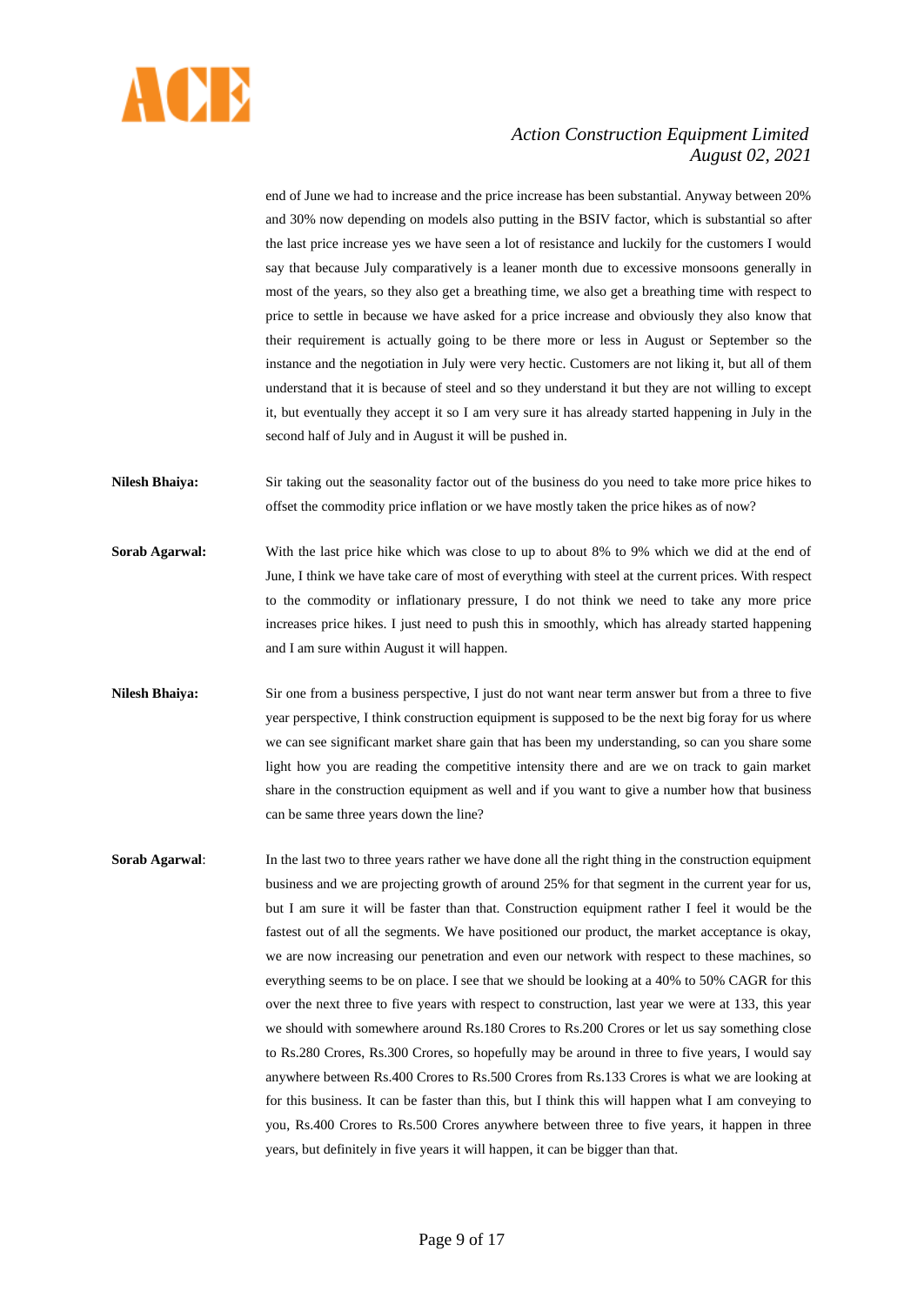

- **Nilesh Bhaiya:** I am assuming that there is lot of cross selling right or you are existing customers to whom you sell three are the same set of customers that you can market your construction equipment right?
- **Sorab Agarwal:** There would be reasonable amount of cross selling between the sales team as well as customers yes that is the advantage we will get.
- **Nilesh Bhaiya:** Thank you and just one last question if I may squeeze in, I just wanted to understand from a cost structure perspective, if you can throw some light on how the employee cost is supposed to move in, I am assuming that if there is a lot of operating leverage which is there in the business if the topline grows, there can be a lot of operating leverage so, if you can throw some light if you want to build around employee cost etc., is that an investment that you would need to do in your business or it does not operate leverage in the year?
- **Sorab Agarwal:** Not really. Most of our cost and with the employee cost being one of the significant one are already in place, so any increase in revenue which is already envisaged in the current year and going forward at a much faster pace. This is only going to help us in providing us operating leverage and increasing our margins. Eventually I think we will settle somewhere between 4.5% and 5% with respect to our employee cost and if you talk about crane business, we are generally hovering around 3% to 4%. As a company I think we are closed to about 7%, 8% if I am not wrong, so going forward in the next one-and-a-half years this is only going to come down to around 5%, 6% and add to the operating leverage, because we are already more or less, all the key positions, locations are taken care of we will need not be increasing employee cost on any front.
- **Nilesh Bhaiya:** Thanks. Those were the questions from my side. I will back in the queue. Thank you.
- **Moderator**: Thank you. We will take a next question from the line of Chandrika Venkatesh an Individual Investor. Please go ahead.
- **Siddharth:** I am Siddharth an Individual Investor. I have three or four questions for you. My first question is sales of agri equipment are declining every quarter, we are losing market share even in June 2021, our tractor sales were down 25% in volume compared to June 2020 sales, every other tractor maker showed an increase, we are the only one with the decline, why are you performing so poorly in agri equipment, will we meet the guidance of 25% growth in FY2022 for agri equipment?
- **Sorab Agarwal:** If you look at the numbers compare it to last year, there is not a degrowth, there is a 16% and I am sure by end of this year as conveyed about 25% growth, we should be seeing, this is also happened last year and it will happen this year also, because again loss links are in place, yes we did lose a little bit of sales in the last quarter, but that was primarily as compared to other bigger players, our network is smaller with respect to our dealers and locations and because of COVID unfortunately lot of our network got affected, the selling network in the rural side, but yes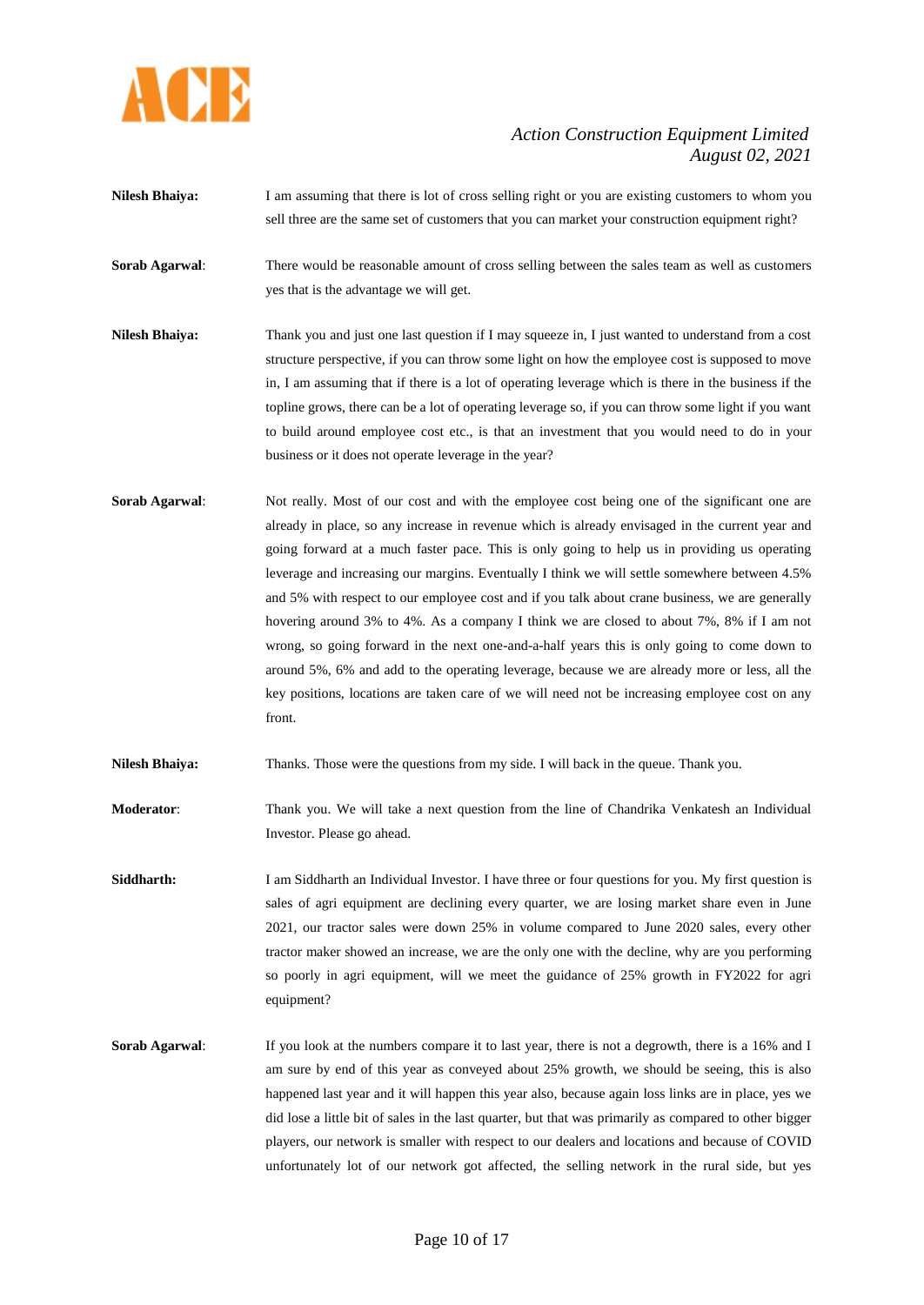

everything is back in place and you see the results in this quarter, this quarter onwards like it happened last year as well.

- **Siddharth**: Okay, even for the other tractor makers COVID was there, but all of them showed an increase in the sales in number of tractors, we have got only one with the decline, why it is that happen?
- **Sorab Agarwal:** I have explained to you my position and I really do not know about other companies, because we are working for our company. If you want to jump it is very difficult for me to answer right and I want to answer if you want to listen. Do you want to listen?
- **Siddharth:** Targeting sales of Rs.2000 Crores in two to three years, if this possible competitors like JCB and Caterpillar why should anyone buy our backhoe loader, are we targeting the lower end of the backhoe loader market, are we priced our backhoe loader, at the lower end of the market.
- **Moderator:** I am sorry Mr. Siddharth. I have muted your line. Sir is asking you something we would request you to just limit your questions and once the response may be you can move out of the question queue.
- **Sorab Agarwal:** The name is Mr. Siddharth right. If you want to make allegations, we are totally open to it, you can definitely call me on my landline separately and we can have a long chat, but we are running our company, we have been running it successfully and we will continue to run it successfully and we will grow our businesses which is evident in the last year and the year before that, so with respect to agri like I said we will grow by about 25% and construction will be faster than that and we are catering to the entire sector even the higher end, lower end everywhere. Thank you.
- **Moderator**: Thank you. We will take a next question from the line of Surhid Deora from Paladin Capital. Please go ahead.
- **Surhid Deora:** Good afternoon. You remain by your strong guidance. I just wanted to clarify you mentioned you upped your guidance from 10% to 15% to 20%, is that volume guidance or overall revenue guidance?
- **Sorab Agarwal:** I would put it together even considered as a volume guidance or let us say revenue guidance, yes the prices have increased, so it will pitch in, so it can definitely be in terms of it will be more than what I am saying, but it will play out through the year, but as of now I would say that you could consider to be the revenue guidance.
- **Surhid Deora:** Because I think you mentioned you have taken several price increases may be in the last quarter or may be that will sustain, but given the price increases already versus a last year the base is much higher, so if you are saying 20% volume growth and of course revenue growth will be much higher than that?
- **Sorab Agarwal**: Definitely, possible and that is safety fall back which you have exposed.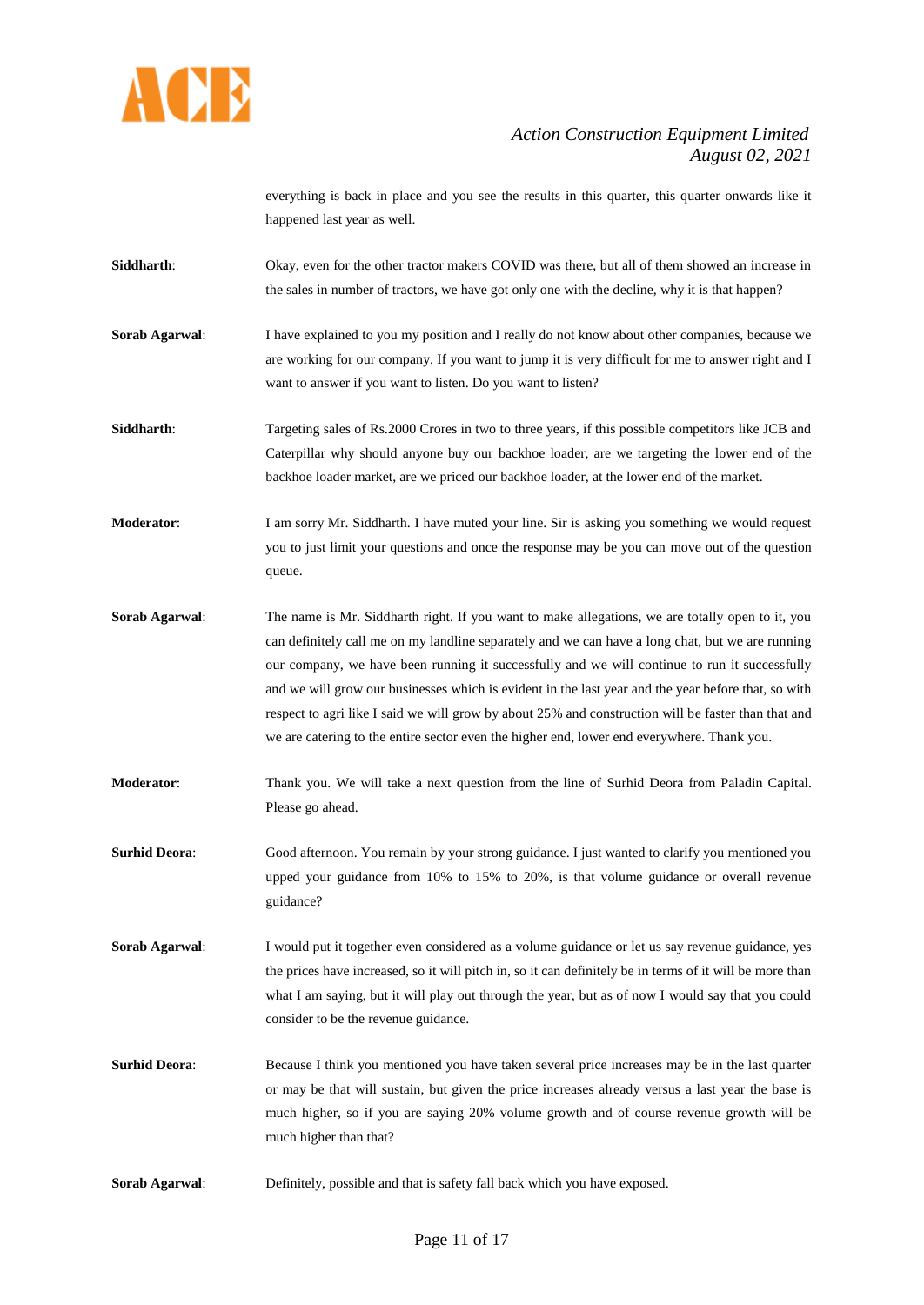

- **Surhid Deora:** The second question I have once you are planning is fund raise and if I recall you mentioned in the past that your utilization levels are still quite low may be 50%, 60%, so you certainly do not need this money to expand your capacity and therefore inorganic is the primary use for this cash, are you already in the process something already on the table how eminent is the transaction?
- **Sorab Agarwal:** We have couple of opportunities and to be very frank some keep on cropping up here and there and we just let them go by, this time let us do this activity, let us take the approval put them in place as it was happening and as we see any of these things fructifying or coming close to it, we will just to go ahead and raise money for that. I feel that things should happen in this year something should happen in this year.
- **Surhid Deora:** Could you just tell me how much debt you have in the book at the moment?
- **Sorab Agarwal**: As of now we are utilizing about Rs.124 Crores of short-term borrowings. It was around Rs.31 Crores end of March. So we are utilizing about Rs.100 Crores more than what we were utilizing three months back primarily again because of some working capital requirement which are all, because our creditors have gone down by Rs.100 Crores and our inventories have gone up by Rs.30 Crores, Rs.40 Crores, primarily we did not want to be stopped because we learnt from the last COVID wave that there is no point trying to control inventory at this juncture because the sale bounces back, we took a conscious call and that is how the creditors have gone down and our inventory levels are slightly more than what they were, because we are a little over stocked, which we wanted to be.
- **Surhid Deora:** I just wanted to understand suppose on Rs.175 Crores of equity gain, but you could fund this acquisition using your debt if you wanted to, so I was just wondering what the logic is?
- **Sorab Agarwal:** Okay, we do not like that. That is the logic. Honestly, we do not like that.
- **Surhid Deora**: Okay, understood and broadly you are saying that post July you are seeing the recovery and all?
- **Sorab Agarwal:** It is a dream company, yes.
- **Surhid Deora:** I am sorry I lost you.
- **Sorab Agarwal:** I said that we just want to run very neat and clean company and we are very debt averse so that is the key.
- **Surhid Deora:** Got it and you are generally seeing post the second wave we are saying that recovery being stronger than you anticipate which is why you have upped the guidance up, so basically if I were to look ahead organic growth is looking quite good and we are looking at some inorganic opportunity as well and if I may last question on the inorganic, is there any particular segment or any capability or geography that you would like to close your gap in?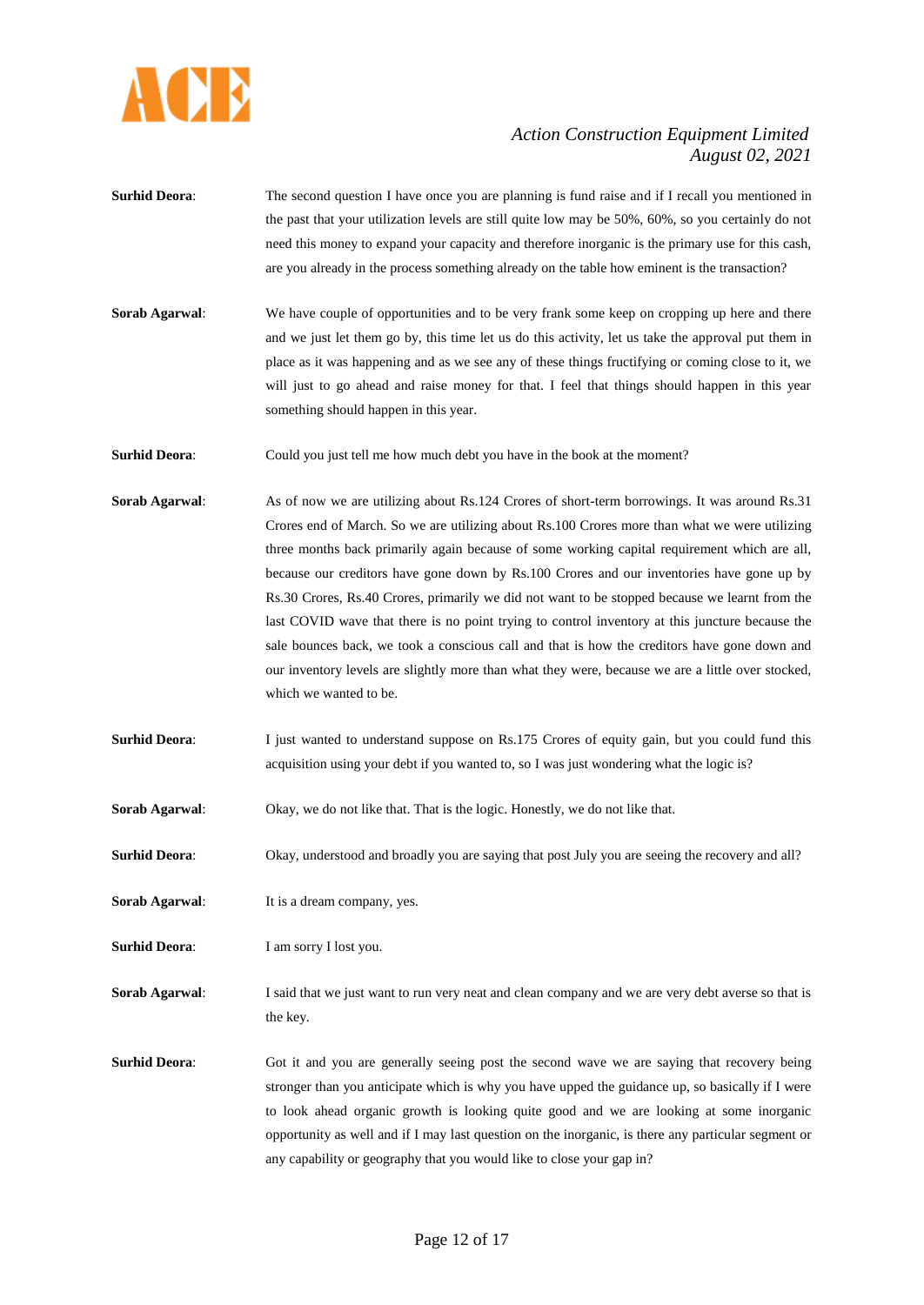

- **Sorab Agarwal:** I will be very frank, the inorganic we are looking at will primarily may not be adding that much to the topline in any comparison, but it will help us in the bottomline, so we would be doing it in a different logic.
- **Surhid Deora:** Will it be in terms of capability or product portfolio addition or in terms of geography we are not present in a certain area or something like that?
- **Sorab Agarwal**: I would refrain from answering that.

**Surhid Deora:** Thank you so much. I appreciate it.

**Moderator**: Thank you. The next question is from the line of Pawandeep Singh from Ambit Capital. Please go ahead.

- **Pawandeep Singh:** I just wanted some clarity about your construction equipment sales, you say that we will grow at 30%, 35% which is a very good number, but I can see the margins are the lowest in construction equipment space compared to cranes and recently agri has also turned around along with material handling, so is it an operating leverage play once our capital utilization goes up, the margins will also turnaround or it is just a very low margin segment because we are the most bullish in construction equipment, we are currently getting the lowest margins there, so we just needed some clarity on that particular segment?
- **Sorab Agarwal:** What has happened in construction equipment, our fixed costs are comparatively higher, so as soon as we start do Rs.50 Crores quarter revenue, let us say Rs.200 Crores on a yearly basis most of the things are fall in place as an operating leverage kicks in and at Rs.200 Crores plus revenue on a yearly basis it could be in sync with 11%, 12% EBITDA of the company, so it is just that we need some more time may be another one or two quarters to built it up to that level may be about two quarters.
- **Pawandeep Singh:** Exactly, is my assumption right, it is a fixed cost business obviously manufacturing so as and when we improve our capacity utilization, operating leverage will kick in and in turn better margins can we expect lower double-digit on the lines of other segments also?
- **Sorab Agarwal**: Yes, because if you look at our RMC to selling price of the gross margin ratio, it is reasonably similar, so it is just that the numbers in the division have to pick up so that operating leverage kicks in and profitability improves.
- **Pawandeep Singh:** Sir one last question if I have the liberty, with my understanding the agri business, the non-tractor space has done well, the harvester I forgot the other name of the product?

**Sorab Agarwal:** Rotameters are small yes.

**Pawandeep Singh**: Pardon me.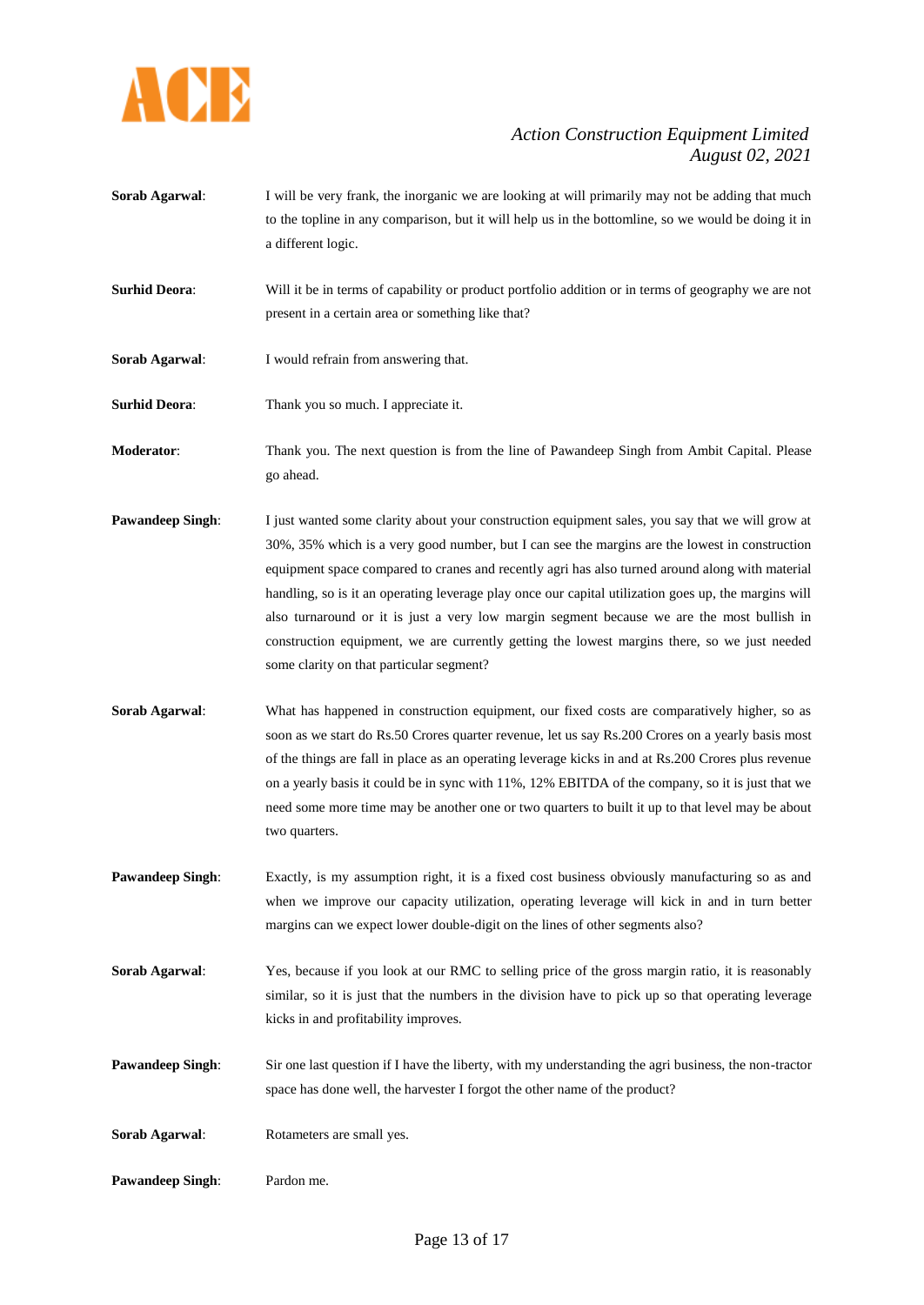

| Sorab Agarwal:          | It is mainly harvesters. Rotameters also we have started doing, but that is small quantum yes.                                                                                                                                                                                                                                                                                                                                                                                                                                                                                                                                                                                          |
|-------------------------|-----------------------------------------------------------------------------------------------------------------------------------------------------------------------------------------------------------------------------------------------------------------------------------------------------------------------------------------------------------------------------------------------------------------------------------------------------------------------------------------------------------------------------------------------------------------------------------------------------------------------------------------------------------------------------------------|
| <b>Pawandeep Singh:</b> | So harvester has better margins versus tractors, am I correct?                                                                                                                                                                                                                                                                                                                                                                                                                                                                                                                                                                                                                          |
| Sorab Agarwal:          | If you look at gross margins, I would say similar and fixed cost tractors for us is definitely much<br>higher as compared to harvesters so that is why harvesters been even the numbers, the overall<br>market size being obviously much smaller as compared to the tractor market size, so there things<br>have started to play out and in tractor as soon as again similar to construction as soon as we start<br>to it more numbers let us say Rs.50 Crores, Rs.55 Crores only the tractors on a quarterly basis,<br>again it will go 12%, 13%, we did start to do that in the last year when we started doing about<br>Rs.50 Crores, Rs.55 Crores. This will happen Q2, Q3 onwards. |
| <b>Pawandeep Singh:</b> | So 11%, 12% even if harvester which being a small segment, subsegment in the agri segment<br>even if it is not doing well and tractors are doing well, can we expect 10%, 12% on a sustainable<br>basis?                                                                                                                                                                                                                                                                                                                                                                                                                                                                                |
| Sorab Agarwal:          | Yes, we can and if you look at our last year, we were able to attain about 12%.                                                                                                                                                                                                                                                                                                                                                                                                                                                                                                                                                                                                         |
| <b>Pawandeep Singh:</b> | Yes.                                                                                                                                                                                                                                                                                                                                                                                                                                                                                                                                                                                                                                                                                    |
| Sorab Agarwal:          | It is possible. Rather surprisingly we did less in cranes as compared to the other two material<br>handling and agri and cranes unexplainably primarily because of the steel price which really hits<br>it hard, but I am sure it is a dynamic situation something will happen, something will not happen<br>so man proposes, God disposes but on the whole yes, doing 10%, 12% on the agri side, we<br>should be able to do it easily.                                                                                                                                                                                                                                                 |
| <b>Pawandeep Singh:</b> | Thank you for your time.                                                                                                                                                                                                                                                                                                                                                                                                                                                                                                                                                                                                                                                                |
| Moderator:              | Thank you. The next question is a followup from Nilesh Bhaiya from Motilal Oswal. Please ago<br>ahead.                                                                                                                                                                                                                                                                                                                                                                                                                                                                                                                                                                                  |
| <b>Nilesh Bhaiya:</b>   | Thanks for giving me the opportunity again. Sir, I have couple of questions. Can you throw some<br>light on the equipment financing situation as of now in India I am assuming that it is an enabler<br>for your business, because we have seen two waves of COVID and lot of banks have also<br>reported NPAs etc., just wanted to understand how the equipment financing scenario as of now<br>what we are witnessing June or July and are we seeing equipment on those lines?                                                                                                                                                                                                        |
| Sorab Agarwal:          | I would go about a year back, so when the first wave or let us say the first lockdown happened<br>last year Q1 and then Q2 it was a little constraint there, and then things started to flow back again<br>very nicely in Q3 and Q4. Q1 again there was no problem as such equipment financing rightly as<br>you mentioned, it is an enabler for us, everything was in place, but somehow we are very<br>surprising in July this year, there were few constraints and the financing was not going through<br>as swiftly or easily as it was happening for the last three quarters, four quarters before that and I                                                                      |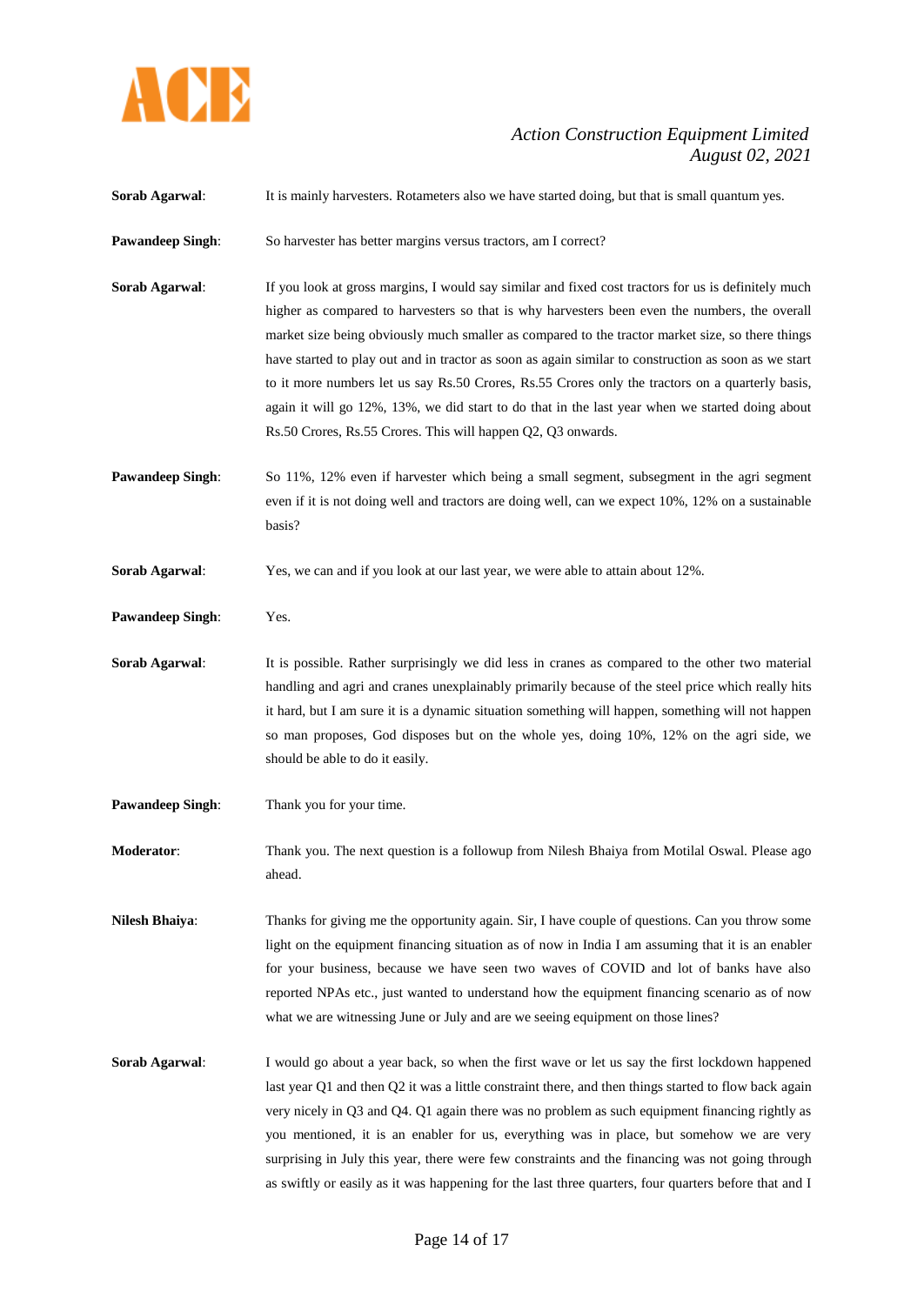

have not been able to pinpoint the reason, but somehow end of July again it normalized, there was some lull for 10, 12, 15 days during July and it did normalize end of July, so as of now we do not see any constraint with equipment financing and things seemed to be stable and moving ahead.

- **Nilesh Bhaiya**: My second question was more on sales services, this is a value added services, lot of construction companies are now using GPS and lot of automation tools for the equipment, is there opportunity for you to provide such services to the construction equipment and this can be a very high margin for you? Are you thinking on those lines?
- **Sorab Agarwal:** If I talk about automation and the services, fortunately, unfortunately with respect to GPS, we also source out from some local suppliers we do on a pan India basis and the devices come very cheap, now all of about Rs.4000 Crores, Rs.5000 Crores where you can control or get a lot of data about your machines. We call them telematics, so on a Rs. 4000 Crores, Rs.5000 Crores, Rs.6000 Crores, a lot of thing can be done on machine, the GPS location and fuel consumption etc., etc., and there are on a 2G, 3G or 4G chip depending on what device, which we use and a very small 100, 200 bucks rental on a monthly basis, so I do not see it as any opportunity to increase margins, because it is miniscule in the entire scheme of thing that is how it is and secondly with respect to automation, yes, cranes and equipment are now aggressively I would say in the use of safe load indicators, electronic devices to control or to prevent the use of machines is happening, but that cost of those devices is one time and it is built in at the time of the sale, if any customer chooses to use it, so I believe do not see any margin gain or substantial gains from these activities as of now.
- **Nilesh Bhaiya**: Thank you. Those were two questions from my side. Thanks for the opportunity.

**Moderator**: Thank you. We will take a next question from the line of Naga Raja Rao from Sun Corporate Financial. Please go ahead.

**Naga Raja Rao:** Thanks. Mr. Agarwal, you did mention about a little while ago in one of the questions that you were talking about your agri business, can you throw some light on that number one. Number two, since there is special enforces for your crane business and construction equipment business are more or less stable and your control, any special enforces for material handling and agri equipment from we feel a lot of growth is going to come from?

**Sorab Agarwal**: I think that our crane business like you rightly said material handling is growing and it is imperfect for the reasons with respect to margins. Construction equipment definitely lacking in terms of margin which I am sure it will start to improve in Q2 or latest by Q3 as the numbers go up and operating leverage kicks in and with respect to our agri business and like I mentioned to bring in more focus and more attention to drive it independently because the potential of growth there is immense so we are contemplating moving it into a subsidiary rather than a division so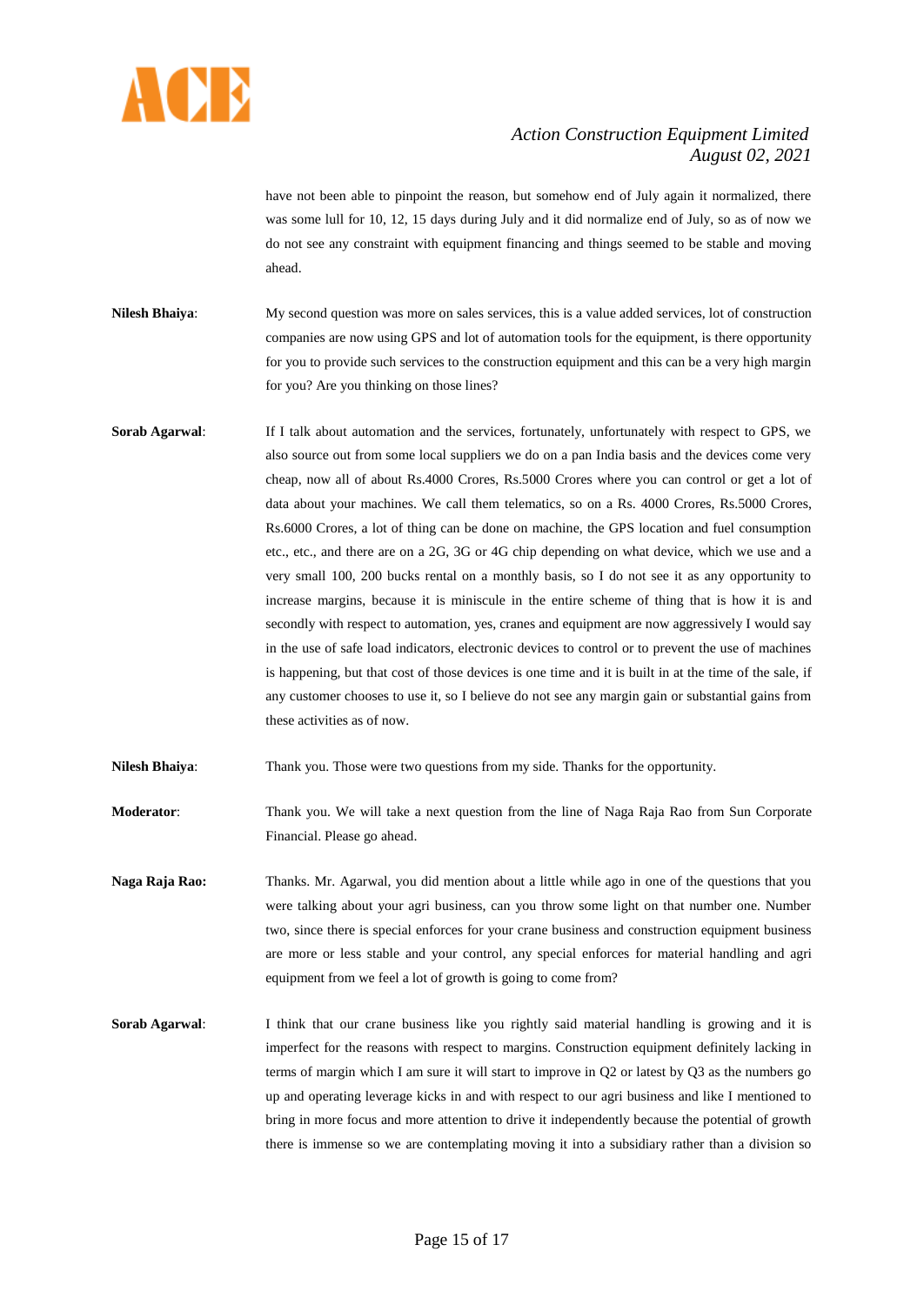

that holistic approach can be there with respect to driving this business with profession team so that is what we are contemplating as of now.

- **Naga Raja Rao:** What is the brand name of our practice Mr. Agarwal?
- **Sorab Agarwal**: We sell it with ACE brand name only.
- **Naga Raja Rao:** Any plans when you go for some sort of advertising because one of the questions came in related to this only, because we know other tractors, but we do not know other company tractors, I wanted to know what is the advertising revenue going for marketing?
- **Sorab Agarwal:** I am sure strategies will come out and play out as soon as we subsidiarize this business over the next six months, one year and we are reasonably committed and aggressive with respect to this business and that is why we take out this activity, so yes with respect to branding, advertising whatever will happens, it will happen. To say, I am not directly involved in that activity, so really I cannot answer much more than this at this juncture, but yes whatever needs to be done to take this forward, we will do.
- **Naga Raja Rao:** My question was with regard to agri business that is what we see lot of potential, so I think you answered.
- **Sorab Agarwal:** If you could repeat it?
- Naga Raja Rao: Probably next question, it is okay, line is not clear.
- **Moderator**: We will take next question from Sarika Kukshya an Individual Investor. Please go ahead.
- **Sarika Kukshya**: Wanted to know the impact of COVID in the first two months of this fiscal, the topline and operating margin, if you can quantify that?
- **Sorab Agarwal**: If I talk of the month of April we did definitely lose at least half of the revenue for that month, which should have been averaging around Rs.130 Crores to Rs.140 Crores at least, so we did I think close to only Rs.60 Crores, Rs.65 Crores so I would say that we lost half of the revenue of that month. Sorry, I think April Rs.90 Crores, we lost about 30%, 40% revenue in April and half of the revenue in the month of May, so if that would not have happened I think on the overall topline we could have easily added another about Rs.80 Crores or Rs.100 Crores in this year, but that lost happened from early because of COVID and with the gross margin of around 30%, 32% so that could have translated very well by the end of this year, but nevertheless.
- **Sarika Kukshya:** Right, so considering that scenario in the top of the crane business, there is a high potential for yet to supersede the growth rates other divisions which you actually have happened of 25% and this year we can easily clock over 30% for that specific division?